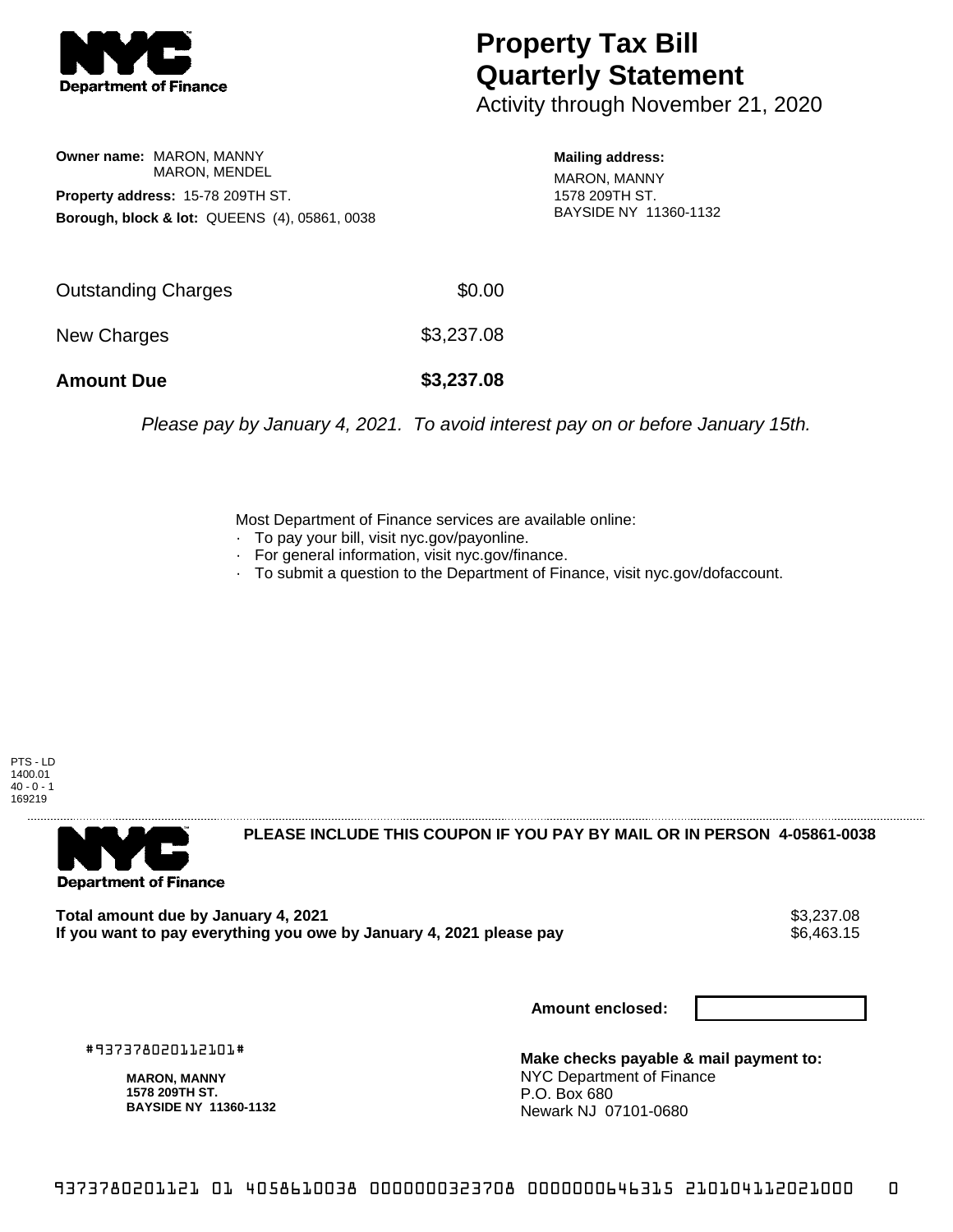

| <b>Billing Summary</b>                                                                                         | <b>Activity Date Due Date</b>           | Amount       |
|----------------------------------------------------------------------------------------------------------------|-----------------------------------------|--------------|
| Outstanding charges including interest and payments                                                            |                                         | \$0.00       |
| Finance-Property Tax                                                                                           | 01/01/2021                              | \$3,275.68   |
| <b>Adopted Tax Rate</b>                                                                                        |                                         | $$ -38.60$   |
| <b>Total amount due</b>                                                                                        |                                         | \$3,237.08   |
| <b>Tax Year Charges Remaining</b>                                                                              | <b>Activity Date</b><br><b>Due Date</b> | Amount       |
| <b>Finance-Property Tax</b>                                                                                    | 04/01/2021                              | \$3,275.68   |
| <b>Adopted Tax Rate</b>                                                                                        |                                         | $$ -38.60$   |
| Total tax year charges remaining                                                                               |                                         | \$3,237.08   |
| If you want to pay everything you owe by January 4, 2021 please pay                                            |                                         | \$6,463.15   |
| If you pay everything you owe by January 4, 2021, you would save:                                              |                                         | \$11.01      |
| How We Calculated Your Property Tax For July 1, 2020 Through June 30, 2021                                     |                                         |              |
|                                                                                                                | Overall                                 |              |
| Tax class 1 - Small Home, Less Than 4 Families                                                                 | <b>Tax Rate</b>                         |              |
| Original tax rate billed                                                                                       | 21.1670%                                |              |
| New Tax rate                                                                                                   | 21.0450%                                |              |
| Estimated Market Value \$1,440,000                                                                             |                                         |              |
|                                                                                                                |                                         | <b>Taxes</b> |
| <b>Billable Assessed Value</b>                                                                                 | \$63,300                                |              |
| <b>Taxable Value</b>                                                                                           | \$63,300 x 21.0450%                     |              |
| <b>Tax Before Abatements and STAR</b>                                                                          | \$13,321.52                             | \$13,321.52  |
| Basic Star - School Tax Relief                                                                                 | $$-1,410.00$                            | $$-296.00**$ |
| Annual property tax                                                                                            |                                         | \$13,025.52  |
| Original property tax billed in June 2020                                                                      |                                         | \$13,102.72  |
| <b>Change In Property Tax Bill Based On New Tax Rate</b>                                                       |                                         | $$-77.20$    |
| ** This is your NYS STAR tax savings. For more information, please visit us at nyc.gov/finance or contact 311. |                                         |              |

Please call 311 to speak to a representative to make a property tax payment by telephone.

## **Home banking payment instructions:**

- 1. **Log** into your bank or online bill pay website.
- 2. **Add** the new payee: NYC DOF Property Tax. Enter your account number, which is your boro, block and lot, as it appears here: 4-05861-0038 . You may also need to enter the address for the Department of Finance. The address is P.O. Box 680, Newark NJ 07101-0680.
- 3. **Schedule** your online payment using your checking or savings account.

## **Did Your Mailing Address Change?**

If so, please visit us at **nyc.gov/changemailingaddress** or call **311.**

When you provide a check as payment, you authorize us either to use information from your check to make a one-time electronic fund transfer from your account or to process the payment as a check transaction.